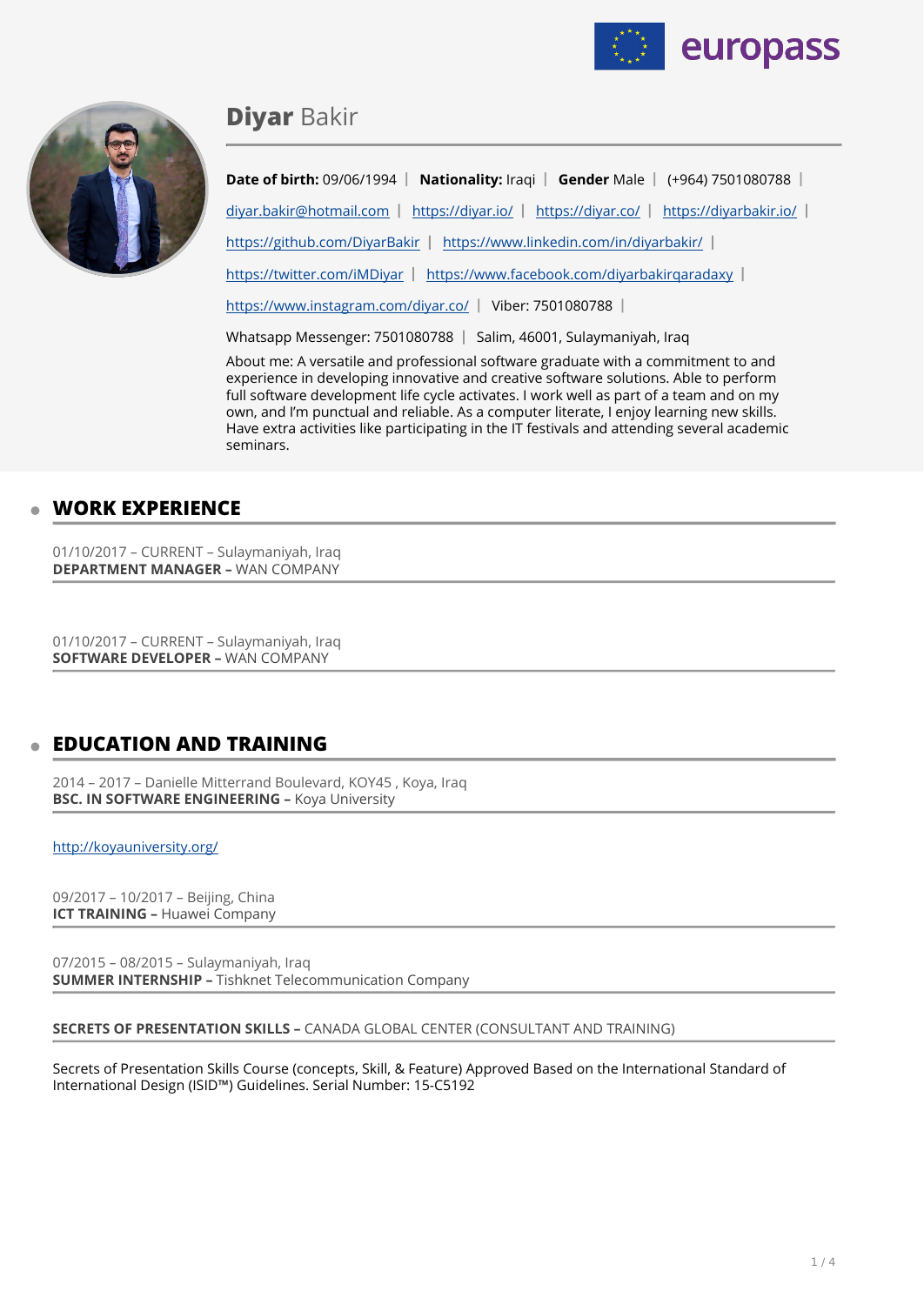# **LANGUAGE SKILLS**

### Mother tongue(s): KURDISH

# Other language(s):

|                | <b>UNDERSTANDING</b> |                | <b>SPEAKING</b>   |                    | <b>WRITING</b> |
|----------------|----------------------|----------------|-------------------|--------------------|----------------|
|                | Listening            | Reading        | Spoken production | Spoken interaction |                |
| <b>ENGLISH</b> | <b>B2</b>            | B <sub>1</sub> | B <sub>1</sub>    | B <sub>1</sub>     | B <sub>1</sub> |
| <b>ARABIC</b>  | A1                   | A1             | A1                | A1                 | A1             |
| <b>TURKISH</b> | A1                   | A <sub>1</sub> | A <sub>1</sub>    | A <sub>1</sub>     | A <sub>1</sub> |

Levels: A1 and A2: Basic user; B1 and B2: Independent user; C1 and C2: Proficient user

# **DIGITAL SKILLS**

# **Web App Development**

C# | Entity Framework Core | Windows Server | ASPNET Core Blazor | Razor Pages | MS Ling | RabitMQ | Clea n Architecture | AutoMapper | ASP.NET MVC, ASP.NET Core | HTML CSS3 Javascript | Bootstrap | Syncfusion | H angfire  $|$  jQuery

# **Database**

postgresSQL | MS-SQL Server | MongoDB | Firebase | MySQL

# **Tools**

Git | Microsoft SOL Server Management Studio | Bitbucket | GitHub | Microsoft Office (Microsoft Word, Microsoft Excel, Microsoft PowerPoint, Microsoft Teams) | Adobe XD | Virtual Studio | JetBrains Products

### **Management**

Microsodft Azure | Amazon AWS | NGNIX | PuTTY | Domain Names | Ubuntu Server | VPS | Cloudflare | Busi ness Email | MS IIS

# **PROJECTS**

10/2020 - CURRENT **Dental Clinic Management System** 

### https://diyarbakir.io/Project DCMS.html

Dental Clinic Management System is integrated software that handles different directions of the clinic center's workflows. It manages the smooth healthcare performance along with administrative, medical, legal, and financial control

# The project developed by using:

- · Project architecture: Clean Architecture Layers (Onion View)
- **Framework:** Asp.Net Core (C#)
- **Database & ORM: PostgreSQL & Entity Framework Core**
- <sup>o</sup> Front-end: HTML, CSS and JavaScript
- · AND...: Syncfusion (ej2 library), jQuery, Razor Page, DataTable, Task Scheduler, etc.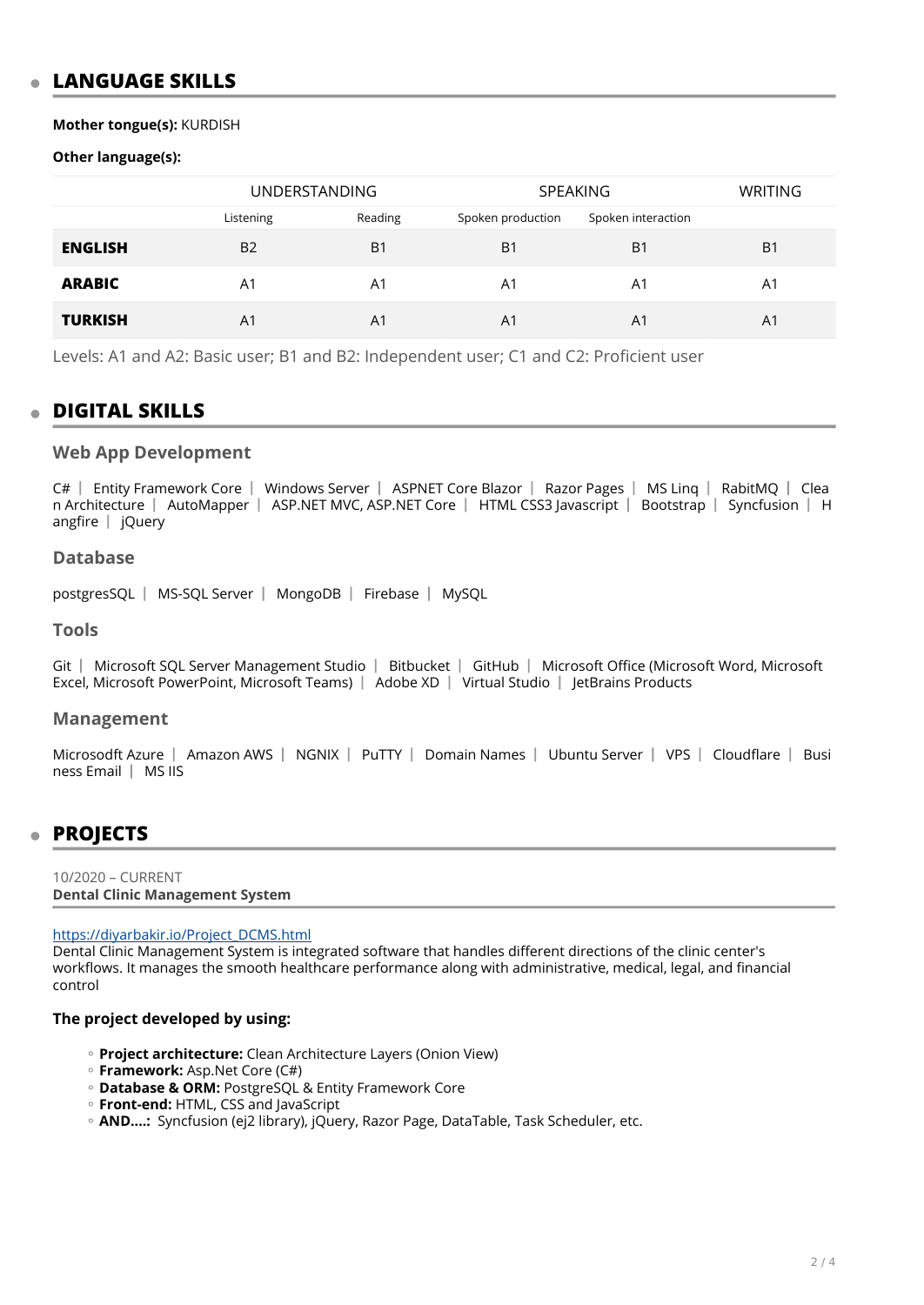Greengrocer is an accounting platform for management specializes type of business in the Kurdistan Region, IRAQ.

# **The project developed by using:**

- **Project architecture:** Clean Architecture Layers (Onion View) ◦
- **Framework:** Asp.Net Core (C#) ◦
- **Database & ORM:** PostgreSQL & Entity Framework Core ◦
- **Front-end:** HTML, CSS and JavaScript ◦
- AND....**:** Syncfusion (ej2 library), jQuery, Razor Page, DataTable, Task Scheduler, etc.

06/2019 – 12/2019 **Centroid CMS** 

### [https://diyarbakir.io/Project\\_Centroid\\_CMS.html](https://diyarbakir.io/Project_Centroid_CMS.html)

Content Management System for managing different kinds of websites. with a variety of features and scalability in mind.

# **The project developed by using:**

- **Project architecture:** Clean Architecture Layers (Onion View) ◦
- **Framework:** Asp.Net Core (C#) ◦
- **Database & ORM:** MS SQL Server & Entity Framework Core ◦
- **Front-end:** HTML, CSS and JavaScript ◦
- **AND....:** jQuery, Razor Page, DataTable, Task Scheduler, etc. ◦

2018 **CLMS** 

### [https://diyarbakir.io/Project\\_LMS.html](https://diyarbakir.io/Project_LMS.html)

Customer Loyalty Management System is a platform that allows the business to create and execute unique customer engagement programs, effectively manage memberships and rewards, interact with customers across multiple channels and track loyalty system performance.

### **The project developed by using:**

- **Project architecture:** Monolithic architecture ◦
- **Framework:** Asp.Net Core (C#) ◦
- **Database & ORM:** MS SQL Server & Entity Framework Core ◦
- **Front-end:** HTML, CSS and JavaScript ◦
- **AND....:** jQuery, Razor Page, DataTable, Task Scheduler, etc. ◦

10/2016 – 05/2017 **ERMS** 

[https://diyarbakir.io/Project\\_ERMS.html](https://diyarbakir.io/Project_ERMS.html)

Examination Result Management System is an effective system for University, by adopting this system students can get their examination result by email and mobile SMS.

# **The project developed by using:**

- **Framework:** Laravel 5.3 (PHP) ◦
- **Database:** MySQL ◦
- **Front-end:** HTML, CSS and JavaScript ◦